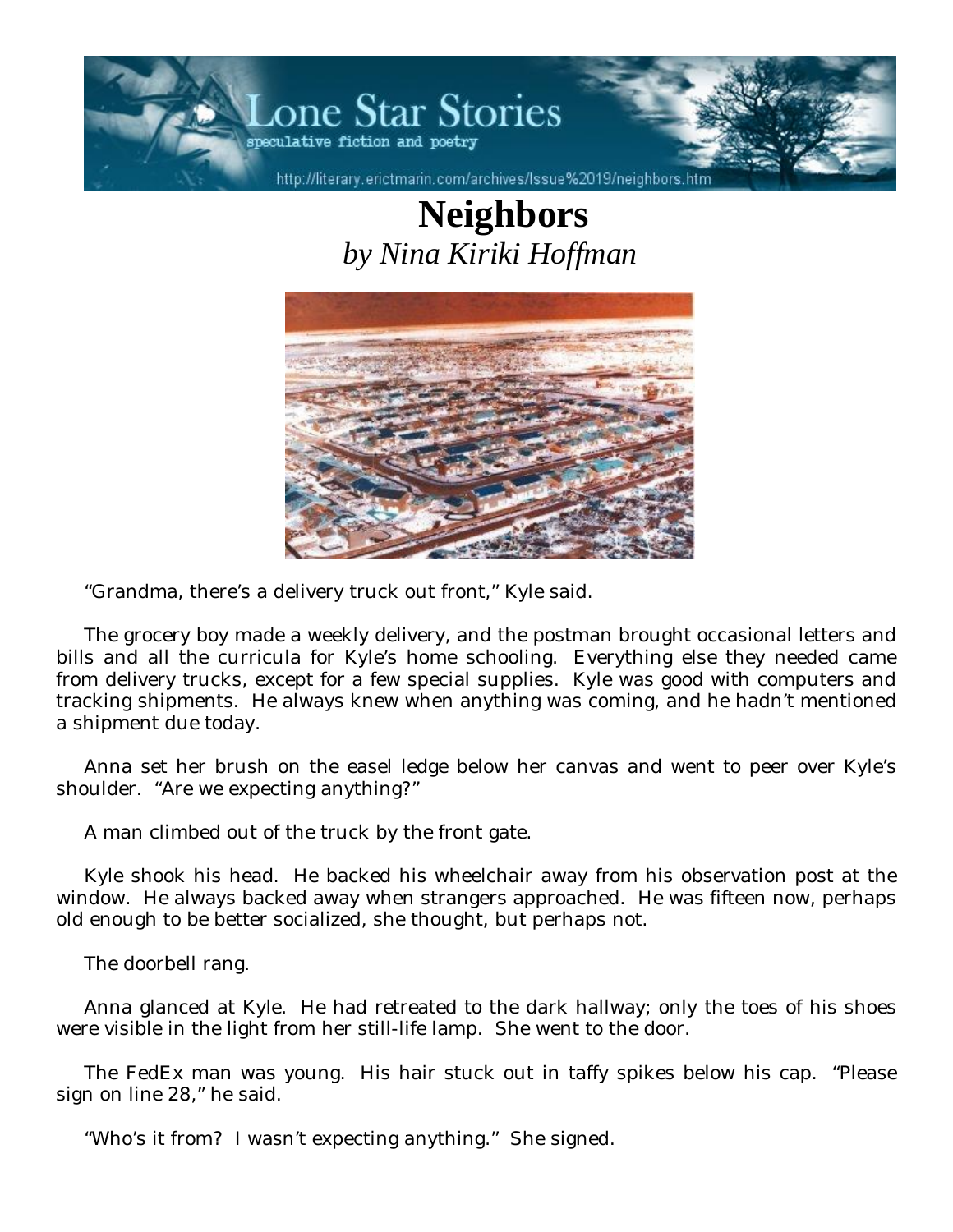"Don't know, ma'am." He handed her a package about the size of a tea box. The address label was smeared. The return address label read, "A Friend" in handwriting she didn't recognize. She frowned at it, then glanced at the address label again. "But this isn't —" she called to the young man. He had jumped down the porch steps, crossed the front yard, and was already in the driver's seat of his truck.

"Wait!"

The man touched his cap and drove away.

"What is it, Gran?" Kyle rolled into the room.

"Something for the Crandalls." How could the delivery man make such a mistake? Her last name was Grant; she supposed the smear made "Crandall" look like "Grant." But the address—well. The smear had disguised that, too.

The Crandalls, a man, a woman, and two bad-tempered children, had lived next door for six years. They had interested Anna and Kyle on many levels, but they were fairly secretive; details had been difficult to collect.

They had moved out last week, in something of a hurry; they had hired extra help, dark brawny young men Anna had never seen before. Kyle had entertained Anna while she painted by describing each item as it made the journey from the Crandalls's front door to the back of their U-Haul. That day she had been painting one of her special commissions, a still life of cheese cubes and a stuffed raccoon, and she had to paint fast before the cheese dried. Polaroids weren't big enough to derive fine details from. Still, Kyle's report had made her look up from her work more than once.

They had learned things about the Crandalls that day that living next door for six years hadn't taught them.

The exercise equipment must have come into the house in boxes to be assembled, but it came out whole, and there was a lot of it, with some really heavy weights. Some of the chrome assemblies with leather straps and strange-shaped seats had baffled Kyle, in spite of the fact that he watched workout videos for fun. Anna didn't tell him what she suspected such equipment was used for. Perhaps when he was sixteen she would educate him in that direction, or maybe she should wait until he was eighteen. There weren't many ways in which he was still young; she might as well treasure what slivers of innocence he had.

The giant brown globe with the continents laid out according to archaic and incorrect knowledge had made Anna wonder if she might not have liked the Crandalls if she had actually gotten to know them. The corporate shredder had also impressed her.

"May I see?" Kyle held out his hands for the Crandalls's package.

"We shouldn't." She dropped it into his hands.

"What else are we going to do with it? Did they leave a forwarding address?"

Anna frowned. "Let's see."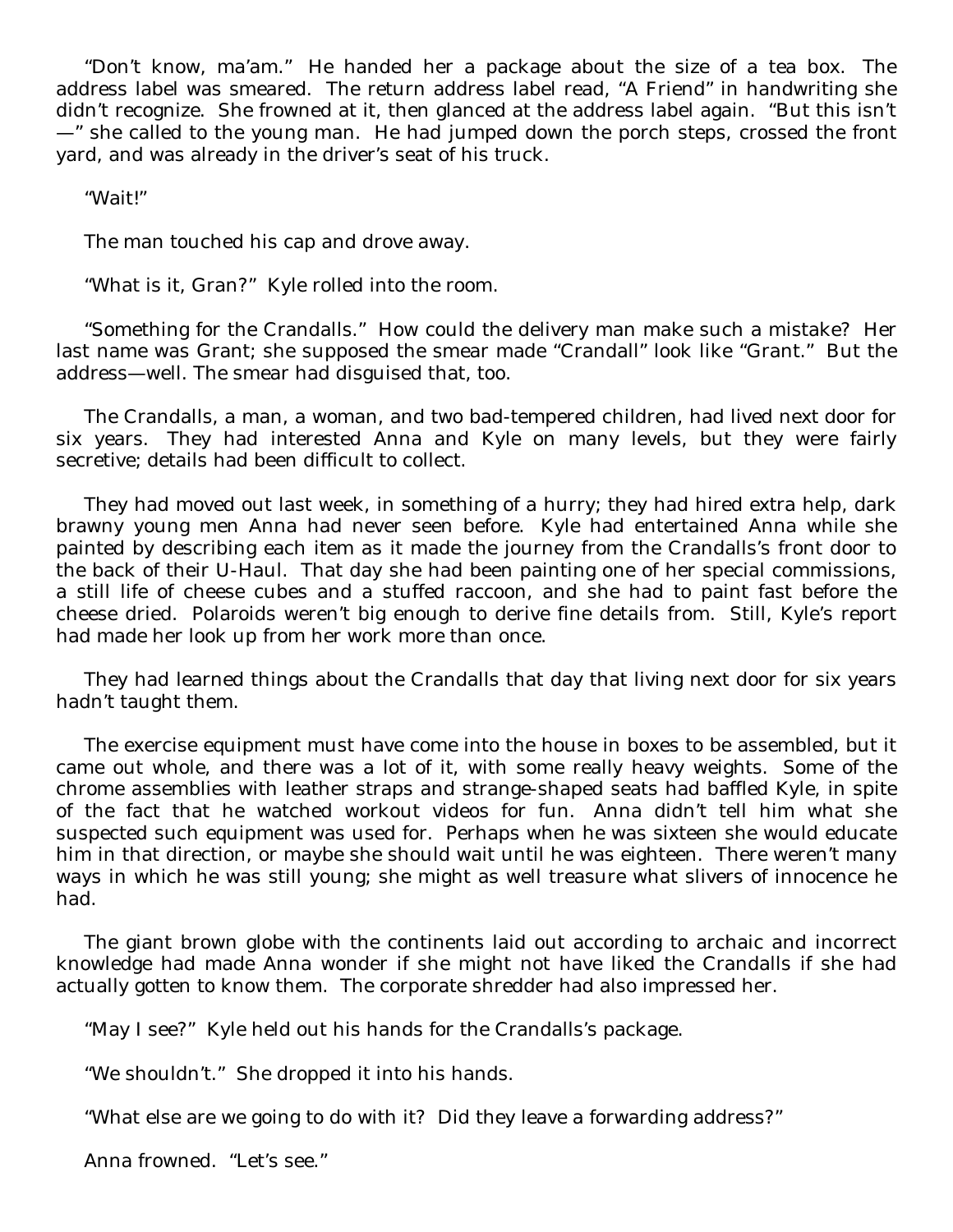Of course, the Crandalls hadn't stopped in to say anything about where they were going. Anna had never spoken to any of them except the boy, who had lost a Frisbee in her monkey puzzle tree the first year the Crandalls had lived in the house. Anna had given him permission to climb up and get it, but of course no one could climb a monkey puzzle tree. He had given up after the thorns pierced his palms. The Frisbee was still there, much faded.

The house stood there now with its windows blank and its lawn going brown, a FOR SALE sign pounded into the petunia bed.

She called the post office and asked if there was forwarding information for the Crandalls, but no.

She called the Realtor listed on the sign, and discovered that the Crandalls hadn't really owned the house; they had rented it from a third party who wanted to sell. No, no forwarding address for the Crandalls.

"I'll call Janie on the corner. She knows everything." Anna never talked to Janie or anyone else in the neighborhood if she could avoid it.

She sighed and dialed Janie's number.

"Oh, Anna," Janie said when Anna had identified herself. "How are you? How's that little crippled grandson of yours?"

"We're fine. Do you know how to get in touch with the Crandalls?"

"Nobody knows. I went over and talked to them on moving day, asked them where they were going. Not very forthcoming, those Crandalls. Did he ever tell you what he did all day?"

"Never did."

"Darn it. Six years and I could never figure them out. Their cars got more expensive every year, and those kids were wearing brand-name clothes, and shoes that cost two hundred dollars a pair, and I still couldn't figure out what he did, or who all those visitors he had were, the ones who always came after dark. It only took me a month to figure out that Mr. Fowler is gay and his wife is just for show, and just a week to find out about Beatrice Moravia's affair with the gardener. Oh, Anna, while I've got you on the phone, could you tell me what you're working on now? Will you be doing another gallery show anytime soon?"

"Just private commissions, Janie." Anna glanced at today's still life: a selection of nipple rings, silver, brass, and gold, laid out on a spotted rabbit pelt. Tricky textures and lights.

"Oh dear. I did love your show at the Matchbox Gallery last year, and I so wanted to see more of your work. Is there any chance I might take a peek?"

"Sorry, Janie. I signed nondisclosure agreements on all of these." If you let Janie into your front door, the next thing you knew she'd be going through the medicine cabinet, the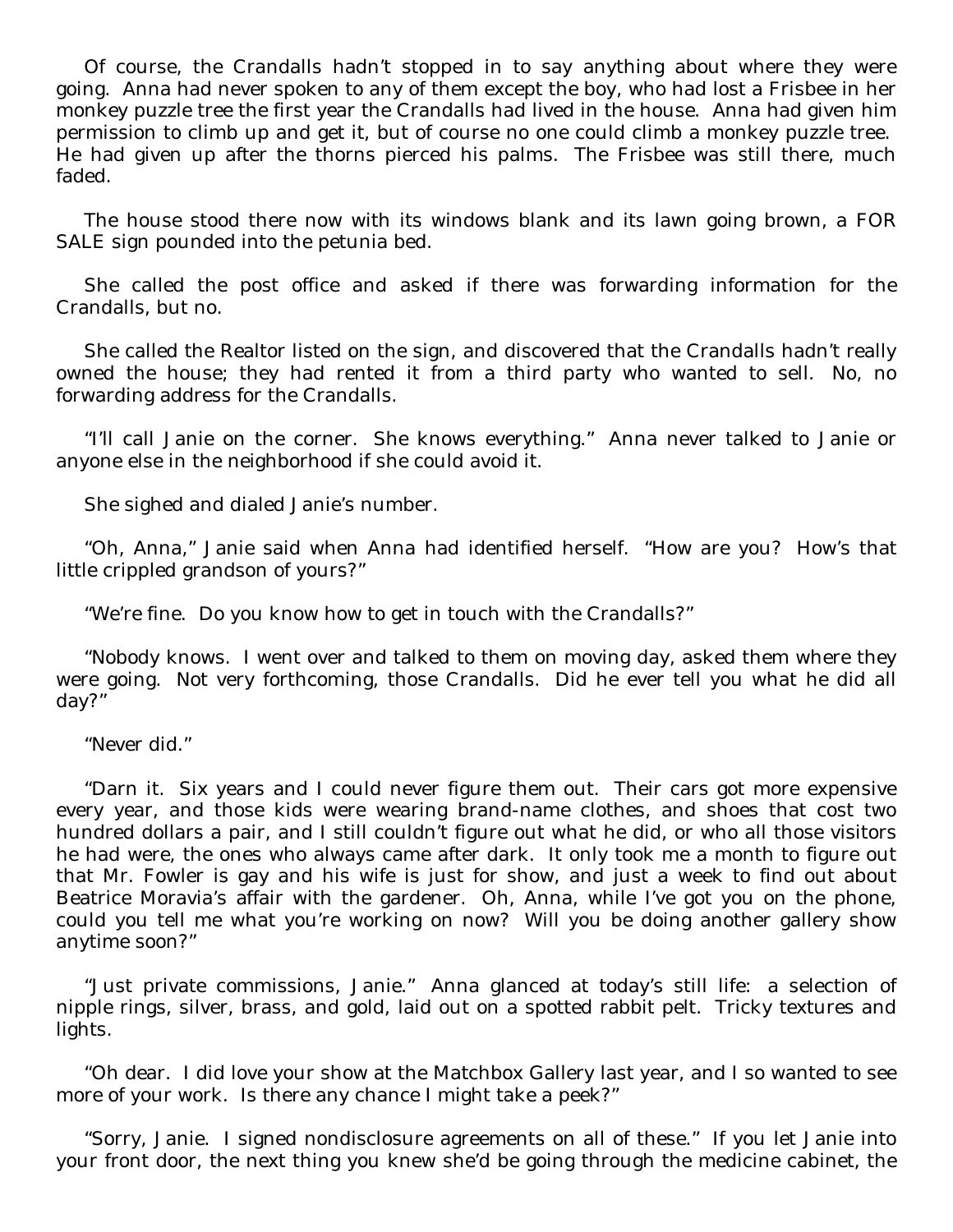kitchen cupboards, the trash cans, and the fridge, and you couldn't keep her out of the basement or the still room, either.

Anna had only let Janie in once, soon after Janie arrived in the neighborhood. That was back when Anna's husband Hadrian was still alive; Anna and Hadrian had lived on the block the longest, and Hadrian had improved their house a lot before he passed, dug the secret tunnel to a hidden exit in the park, equipped the garage with all kinds of elegant and more or less secret storage places, brought in electricity and refrigeration for some of their special projects behind the walls. Hadrian had been crafty; he had known how to disguise the true uses of things, and a good thing, too.

Janie had seen enough in the house to keep her talking to everyone else in the neighborhood for months. Fortunately, she hadn't understood most of what she had seen.

Janie hadn't been in the house since Kyle moved in eight years earlier, after the accident that killed his parents and crippled him. Anna thought of how small Kyle had looked when she first met him, seven, thin, pale, and dwarfed by his new wheelchair and his fresh tragedy. His mother, Anna's daughter, had moved as far away as she could as soon as she could, and had stayed away the rest of her life.

Kyle's arrival had been such a gift.

Hadrian had lived long enough to make most of the house wheelchair-accessible, and he'd done special work on the basement for Kyle, though Hadrian and Anna hadn't known what directions Kyle's interests would take him.

They had an inkling when Kyle started his first collection. He was fascinated by the Victorian practice of weaving the hair of the dead into jewelry, ornaments, and threedimensional floral displays under glass.

Hadrian had been dead a year by the time Kyle confessed his longing to connect with his parents in some tangible way. Anna, delighted, had worked out the details with him. Kyle had strong arms; he worked with weights and did exercises in doorways. It had helped with their night-time cemetery visits. They didn't enlist outside help for what they did.

Kyle had seen Janie peering in his bedroom window once. Anna had put squirt guns loaded with ammonia on his bedside table and his desk in case it happened again.

Anna said, "You're sure there's no way to reach the Crandalls, Janie?"

"They weren't friendly with anyone in the neighborhood. I don't know where he worked. Say, what did that young man just deliver to your house?"

"Art supplies."

"Oh." Janie's voice held a wealth of disappointment.

"Talk to you later," Anna said.

"The Baines boy at the grocery store said you ordered extra steaks," Janie said. "Expecting company?"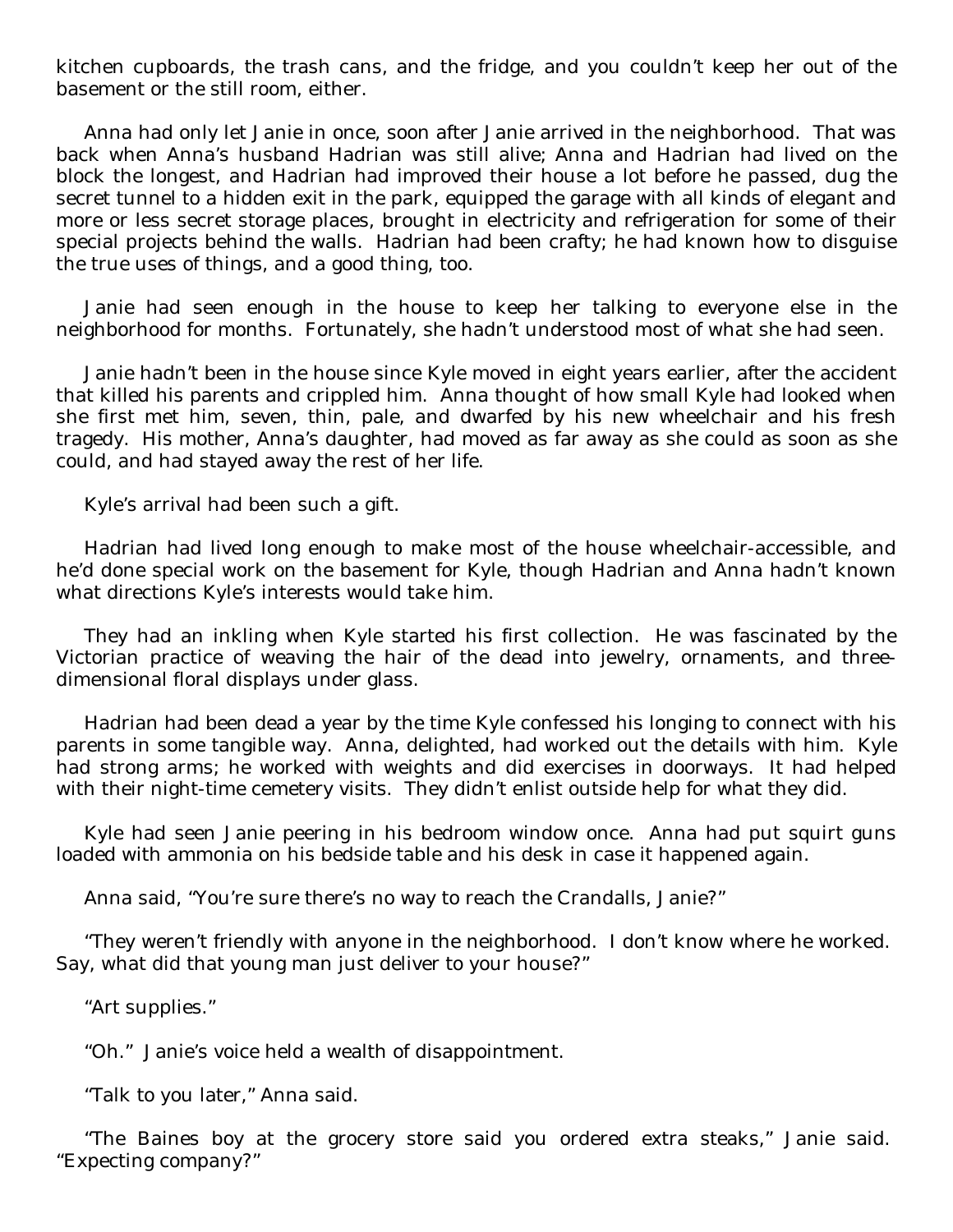"No." Good thing Janie had never seen the basement since its conversion. Good thing she couldn't smell the basement air. Good thing she didn't know what they were raising in the bins under the basement floor. "Good-bye, Janie." Anna hung up.

"So can we open it?" Kyle asked.

Anna sucked on her lower lip, then nodded.

Kyle pulled his all-purpose tool from the pocket on the arm of his chair and slit the tape. He lifted the lid. "Ack."

Anna's nose wrinkled. The smell was unpleasant, a decayed meat scent mixed with chemicals. She joined Kyle.

Inside the box was a folded note. Kyle lifted it out with the needle-nose pliers in his multi-tool to reveal a mass of white cotton balls, stained with something the color of iced tea. They stared at it. Kyle used the pliers to lift the cotton away one ball at a time.

The severed finger was a strange, non-flesh color. It wore a gold man's ring set with an opaque green stone.

Kyle set the box on his tray. He raised his eyebrows at Anna.

"Go on," she said.

He opened the note. Mostly, it was typed. Anna read it over his shoulder.

"It is an offense to God that you can live with what you have done. We will make it harder for you. If you ever want to see your brother alive again, call this number and be prepared to pay."

The area code was local. The signature was unreadable.

"They had night visitors," Kyle said. His window faced the Crandalls' house, and he had very acute night vision. "More people went in than came out."

"Janie mentioned the visitors. I wonder how she missed the numbers not adding up."

"They were good at quiet." Kyle set the note down and stared at the finger.

Anna considered it too.

No way to reach the Crandalls, though she wished more than ever that she knew what they had done. She could call the number, tell whoever answered that their dreams were futile, that there was no money and no hope of remorse.

But interfering with the affairs of other people always gave them permission to interfere back. She didn't like the tone of that letter. The brother was probably doomed anyway.

"You want it?" Anna asked Kyle.